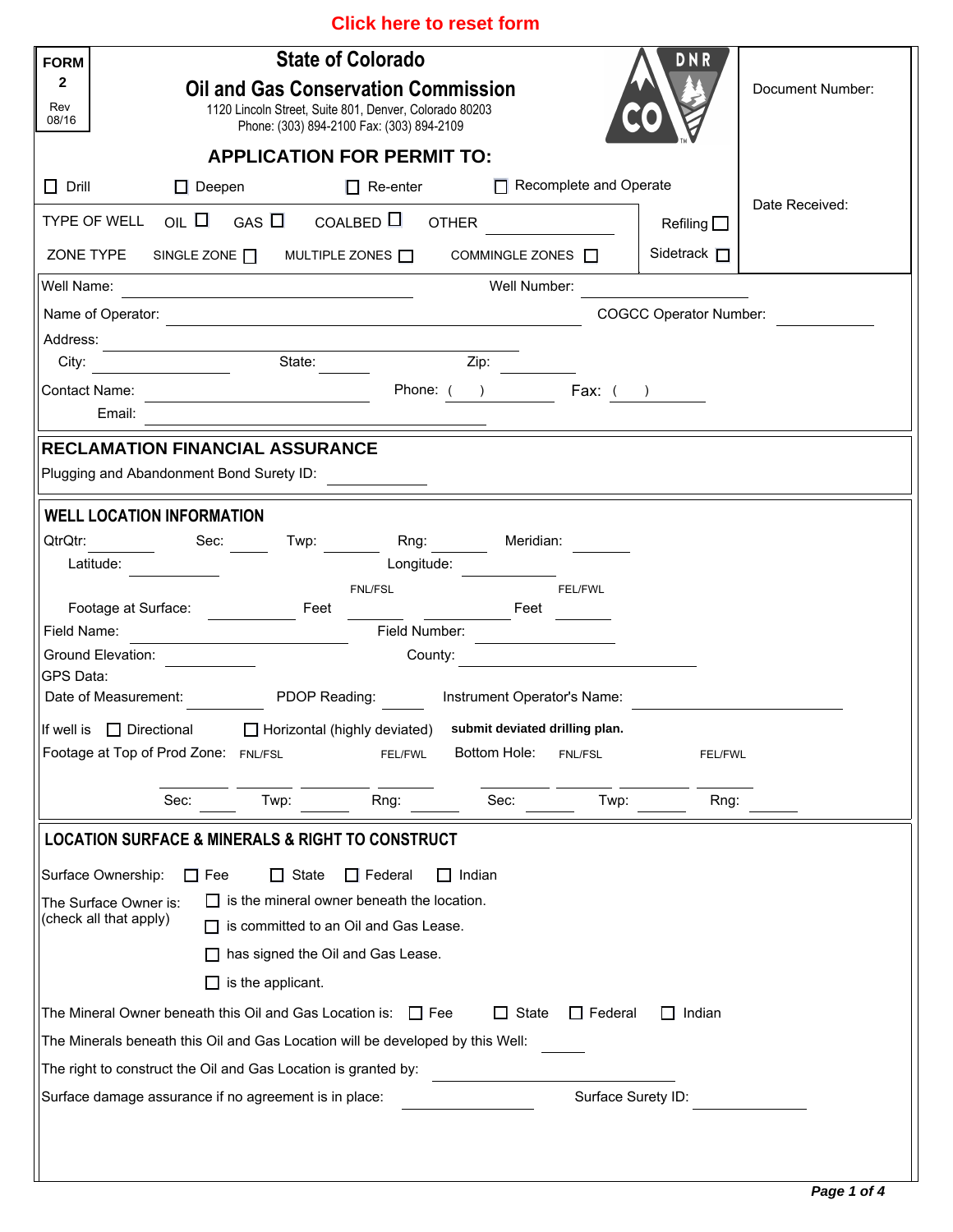| <b>LEASE INFORMATION</b>                                                                                                                                                                                                          |                                                               |                                                                                                 |                                                                                                                             |                |                                                        |  |  |
|-----------------------------------------------------------------------------------------------------------------------------------------------------------------------------------------------------------------------------------|---------------------------------------------------------------|-------------------------------------------------------------------------------------------------|-----------------------------------------------------------------------------------------------------------------------------|----------------|--------------------------------------------------------|--|--|
| Using standard QtrQtr, Sec, Twp, Rng format, describe one entire mineral lease that will be produced by this well (Describe lease<br>beneath surface location if produced. Attach separate description page or map if necessary.) |                                                               |                                                                                                 |                                                                                                                             |                |                                                        |  |  |
|                                                                                                                                                                                                                                   |                                                               |                                                                                                 |                                                                                                                             |                |                                                        |  |  |
| Total Acres in Described Lease:                                                                                                                                                                                                   | Described Mineral Lease is: $\Box$ Fee                        |                                                                                                 | $\Box$ State                                                                                                                | $\Box$ Federal | Indian                                                 |  |  |
| Federal or State Lease #                                                                                                                                                                                                          |                                                               |                                                                                                 |                                                                                                                             |                |                                                        |  |  |
| Distance from Completed Portion of Wellbore to Nearest Lease Line of described lease:<br>Feet<br><b>CULTURAL DISTANCE INFORMATION</b><br>INSTRUCTIONS:                                                                            |                                                               |                                                                                                 |                                                                                                                             |                |                                                        |  |  |
| Distance to nearest:                                                                                                                                                                                                              |                                                               |                                                                                                 | - All measurements shall be provided from center of<br>the Proposed Well to nearest of each cultural                        |                |                                                        |  |  |
| Building:                                                                                                                                                                                                                         | Feet                                                          |                                                                                                 | feature as described in Rule 303.a.(5).<br>- Enter 5280 for distance greater than 1 mile.                                   |                |                                                        |  |  |
| <b>Building Unit:</b>                                                                                                                                                                                                             | - Building - nearest building of any type. If nearest<br>Feet |                                                                                                 |                                                                                                                             |                |                                                        |  |  |
| <b>High Occupancy Building Unit:</b>                                                                                                                                                                                              | Feet                                                          |                                                                                                 | Building is a Building Unit, enter same distance for<br>both.                                                               |                |                                                        |  |  |
| Designated Outside Activity Area:                                                                                                                                                                                                 | Feet                                                          |                                                                                                 | - Building Unit, High Occupancy Building Unit, and<br>Designated Outside Activity Area - as defined in<br>100-Series Rules. |                |                                                        |  |  |
| Public Road:                                                                                                                                                                                                                      | Feet                                                          |                                                                                                 |                                                                                                                             |                |                                                        |  |  |
| Above Ground Utility:                                                                                                                                                                                                             | Feet                                                          |                                                                                                 |                                                                                                                             |                |                                                        |  |  |
| Railroad:                                                                                                                                                                                                                         | Feet                                                          |                                                                                                 |                                                                                                                             |                |                                                        |  |  |
| Property Line:                                                                                                                                                                                                                    | Feet                                                          |                                                                                                 |                                                                                                                             |                |                                                        |  |  |
| <b>DESIGNATED SETBACK LOCATION INFORMATION</b>                                                                                                                                                                                    |                                                               |                                                                                                 |                                                                                                                             |                | - Buffer Zone – as described in Rule 604.a.(2), within |  |  |
| Check all that apply. This location is within a:                                                                                                                                                                                  | $\Box$ Buffer Zone                                            |                                                                                                 | 1,000' of a Building Unit<br>- Exception Zone - as described in Rule 604.a.(1),                                             |                |                                                        |  |  |
|                                                                                                                                                                                                                                   | $\Box$ Exception Zone                                         | within 500' of a Building Unit.<br>- Urban Mitigation Area - as defined in 100-Series<br>Rules. |                                                                                                                             |                |                                                        |  |  |
|                                                                                                                                                                                                                                   | <b>Urban Mitigation Area</b>                                  |                                                                                                 |                                                                                                                             |                |                                                        |  |  |
| Pre-application Notifications (required if location is within 1,000 feet of a building unit):                                                                                                                                     |                                                               |                                                                                                 |                                                                                                                             |                |                                                        |  |  |
| Date of Rule 305.a.(1) Urban Mitigation Area Notification to Local Government:                                                                                                                                                    |                                                               |                                                                                                 |                                                                                                                             |                |                                                        |  |  |
| Date of Rule 305.a.(2) Buffer Zone Notification to Building Unit Owners:                                                                                                                                                          |                                                               |                                                                                                 |                                                                                                                             |                |                                                        |  |  |
| <b>SPACING and UNIT INFORMATION</b>                                                                                                                                                                                               |                                                               |                                                                                                 |                                                                                                                             |                |                                                        |  |  |
| Distance from completed portion of proposed wellbore to nearest completed portion of offset wellbore permitted or completed in the                                                                                                |                                                               |                                                                                                 |                                                                                                                             |                |                                                        |  |  |
| same formation:<br>Feet                                                                                                                                                                                                           |                                                               |                                                                                                 |                                                                                                                             |                |                                                        |  |  |
| Distance from Completed Portion of Wellbore to Nearest Unit Boundary Feet (Enter 5280 for distance greater than 1 mile.)                                                                                                          |                                                               |                                                                                                 |                                                                                                                             |                |                                                        |  |  |
| Federal or State Unit Name (if appl):<br>Unit Number:                                                                                                                                                                             |                                                               |                                                                                                 |                                                                                                                             |                |                                                        |  |  |
| <b>SPACING &amp; FORMATIONS COMMENTS</b>                                                                                                                                                                                          |                                                               |                                                                                                 |                                                                                                                             |                |                                                        |  |  |
|                                                                                                                                                                                                                                   |                                                               |                                                                                                 |                                                                                                                             |                |                                                        |  |  |
| <b>OBJECTIVE FORMATIONS</b>                                                                                                                                                                                                       |                                                               |                                                                                                 |                                                                                                                             |                |                                                        |  |  |
|                                                                                                                                                                                                                                   |                                                               |                                                                                                 |                                                                                                                             |                |                                                        |  |  |
| <b>Objective Formation(s)</b><br><b>Formation Code</b>                                                                                                                                                                            | <b>Spacing Order Number(s)</b>                                | Unit Acreage Assigned to Well                                                                   |                                                                                                                             |                | Unit Configuration (N/2, SE/4, etc.)                   |  |  |
|                                                                                                                                                                                                                                   |                                                               |                                                                                                 |                                                                                                                             |                |                                                        |  |  |
|                                                                                                                                                                                                                                   |                                                               |                                                                                                 |                                                                                                                             |                |                                                        |  |  |
|                                                                                                                                                                                                                                   |                                                               |                                                                                                 |                                                                                                                             |                |                                                        |  |  |
|                                                                                                                                                                                                                                   |                                                               |                                                                                                 |                                                                                                                             |                |                                                        |  |  |
| <b>DRILLING PROGRAM</b><br>Proposed Total Measured Depth:                                                                                                                                                                         | Feet                                                          |                                                                                                 |                                                                                                                             |                |                                                        |  |  |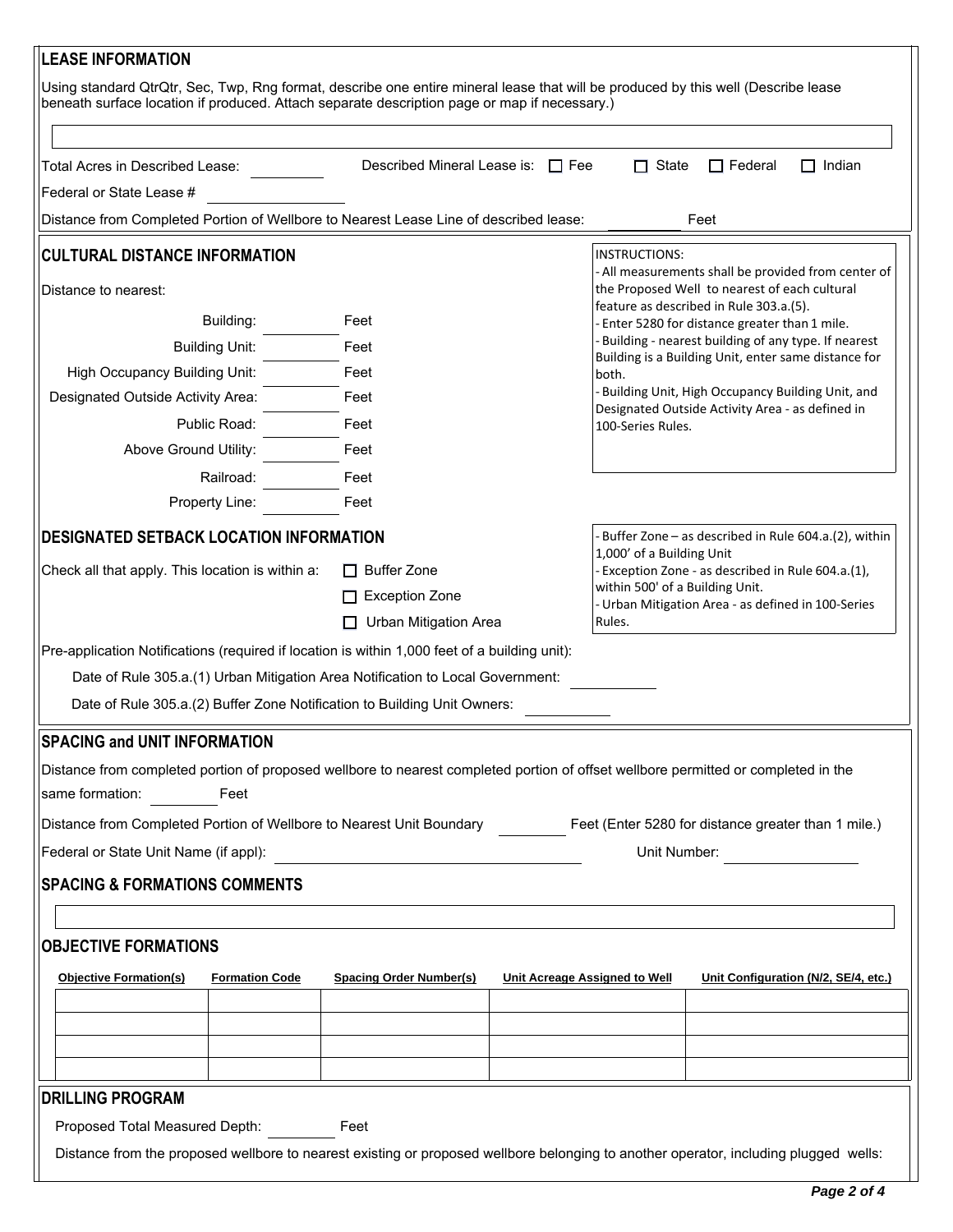|                                                                                                            |                                                                                                   | Enter distance if less than or equal to 1,500 feet:                                                                              |                     | Feet                              | $\Box$ No well belonging to another operator within 1,500 feet |                                         |                |                |
|------------------------------------------------------------------------------------------------------------|---------------------------------------------------------------------------------------------------|----------------------------------------------------------------------------------------------------------------------------------|---------------------|-----------------------------------|----------------------------------------------------------------|-----------------------------------------|----------------|----------------|
|                                                                                                            |                                                                                                   | Will a closed-loop drilling system be used?                                                                                      |                     |                                   |                                                                |                                         |                |                |
| Is H2S gas reasonably expected to be encountered during drilling operations at concentrations greater than |                                                                                                   |                                                                                                                                  |                     |                                   |                                                                |                                         |                |                |
| (If Yes, attach an H2S Drilling Operations Plan)<br>or equal to 100 ppm?                                   |                                                                                                   |                                                                                                                                  |                     |                                   |                                                                |                                         |                |                |
|                                                                                                            |                                                                                                   | Will salt sections be encountered during drilling?                                                                               |                     |                                   |                                                                |                                         |                |                |
|                                                                                                            |                                                                                                   | Will salt based (>15,000 ppm CI) drilling fluids be used?                                                                        |                     |                                   |                                                                |                                         |                |                |
|                                                                                                            | Will oil based drilling fluids be used?                                                           |                                                                                                                                  |                     |                                   |                                                                |                                         |                |                |
|                                                                                                            |                                                                                                   | BOP Equipment Type: □ Annular Preventor □ Double Ram                                                                             |                     |                                   | $\Box$ Rotating Head                                           | $\Box$ None                             |                |                |
|                                                                                                            |                                                                                                   | <b>GROUNDWATER BASELINE SAMPLING AND MONITORING AND WATER WELL SAMPLING</b>                                                      |                     |                                   |                                                                |                                         |                |                |
|                                                                                                            | Water well sampling required per Rule                                                             |                                                                                                                                  |                     |                                   |                                                                |                                         |                |                |
|                                                                                                            |                                                                                                   | <b>DRILLING WASTE MANAGEMENT PROGRAM</b>                                                                                         |                     |                                   |                                                                |                                         |                |                |
|                                                                                                            | Drilling Fluids Disposal:                                                                         |                                                                                                                                  |                     | Drilling Fluids Disposal Methods: |                                                                | <u> 1980 - Johann Barbara, martxa a</u> |                |                |
| Cuttings Disposal:                                                                                         |                                                                                                   |                                                                                                                                  |                     | Cuttings Disposal Method:         |                                                                |                                         |                |                |
|                                                                                                            | Other Disposal Description:                                                                       |                                                                                                                                  |                     |                                   |                                                                |                                         |                |                |
|                                                                                                            |                                                                                                   |                                                                                                                                  |                     |                                   |                                                                |                                         |                |                |
|                                                                                                            |                                                                                                   | Beneficial reuse or land application plan submitted?                                                                             |                     |                                   |                                                                |                                         |                |                |
|                                                                                                            | Reuse Facility ID:                                                                                |                                                                                                                                  | or Document Number: |                                   |                                                                |                                         |                |                |
| <b>CASING PROGRAM</b>                                                                                      |                                                                                                   |                                                                                                                                  |                     |                                   |                                                                |                                         |                |                |
|                                                                                                            |                                                                                                   | Casing Type Size of Hole Size of Casing                                                                                          | Wt/Ft               | <b>Csg/Liner Top</b>              | <b>Setting Depth Sacks Cmt</b>                                 |                                         | <b>Cmt Btm</b> | <b>Cmt Top</b> |
| <b>CONDUCTOR</b>                                                                                           |                                                                                                   |                                                                                                                                  |                     |                                   |                                                                |                                         |                |                |
| <b>SURFACE</b>                                                                                             |                                                                                                   |                                                                                                                                  |                     |                                   |                                                                |                                         |                |                |
| <b>1ST STRING</b>                                                                                          |                                                                                                   |                                                                                                                                  |                     |                                   |                                                                |                                         |                |                |
| 2ND STRING                                                                                                 |                                                                                                   |                                                                                                                                  |                     |                                   |                                                                |                                         |                |                |
| 3RD STRING                                                                                                 |                                                                                                   |                                                                                                                                  |                     |                                   |                                                                |                                         |                |                |
| <b>1ST LINER</b>                                                                                           |                                                                                                   |                                                                                                                                  |                     |                                   |                                                                |                                         |                |                |
| 2ND LINER                                                                                                  |                                                                                                   |                                                                                                                                  |                     |                                   |                                                                |                                         |                |                |
|                                                                                                            | Conductor Casing is NOT planned                                                                   |                                                                                                                                  |                     |                                   |                                                                |                                         |                |                |
|                                                                                                            |                                                                                                   | <b>DESIGNATED SETBACK LOCATION EXCEPTIONS</b>                                                                                    |                     |                                   |                                                                |                                         |                |                |
| Check all that apply:                                                                                      |                                                                                                   |                                                                                                                                  |                     |                                   |                                                                |                                         |                |                |
| $\Box$ Rule 604.a.(1)A. Exception Zone (within 500' of Building Unit)                                      |                                                                                                   |                                                                                                                                  |                     |                                   |                                                                |                                         |                |                |
|                                                                                                            |                                                                                                   | Rule 604.b.(1)A. Exception Location (existing or approved Oil & Gas Location now within a Designated Setback as a result of      |                     |                                   |                                                                |                                         |                |                |
| Rule 604.a.)                                                                                               |                                                                                                   |                                                                                                                                  |                     |                                   |                                                                |                                         |                |                |
|                                                                                                            | construction after Location approval)                                                             | Rule 604.b.(1)B. Exception Location (existing or approved Oil & Gas Location is within a Designated Setback due to Building Unit |                     |                                   |                                                                |                                         |                |                |
|                                                                                                            |                                                                                                   | Rule 604.b.(2) Exception Location (SUA or site-specific development plan executed on or before August 1, 2013)                   |                     |                                   |                                                                |                                         |                |                |
| development plan)                                                                                          |                                                                                                   | Rule 604.b.(3) Exception Location (Building Units constructed after August 1, 2013 within setback per an SUA or site-specific    |                     |                                   |                                                                |                                         |                |                |
|                                                                                                            |                                                                                                   | <b>GREATER WATTENBERG AREA LOCATION EXCEPTIONS</b>                                                                               |                     |                                   |                                                                |                                         |                |                |
| Check all that apply:                                                                                      |                                                                                                   |                                                                                                                                  |                     |                                   |                                                                |                                         |                |                |
|                                                                                                            |                                                                                                   |                                                                                                                                  |                     |                                   |                                                                |                                         |                |                |
|                                                                                                            | Rule 318A.a. Exception Location (GWA Windows).<br>Rule 318A.c. Exception Location (GWA Twinning). |                                                                                                                                  |                     |                                   |                                                                |                                         |                |                |
| <b>RULE 502.b VARIANCE REQUEST</b>                                                                         |                                                                                                   |                                                                                                                                  |                     |                                   |                                                                |                                         |                |                |
|                                                                                                            |                                                                                                   |                                                                                                                                  |                     |                                   |                                                                |                                         |                |                |